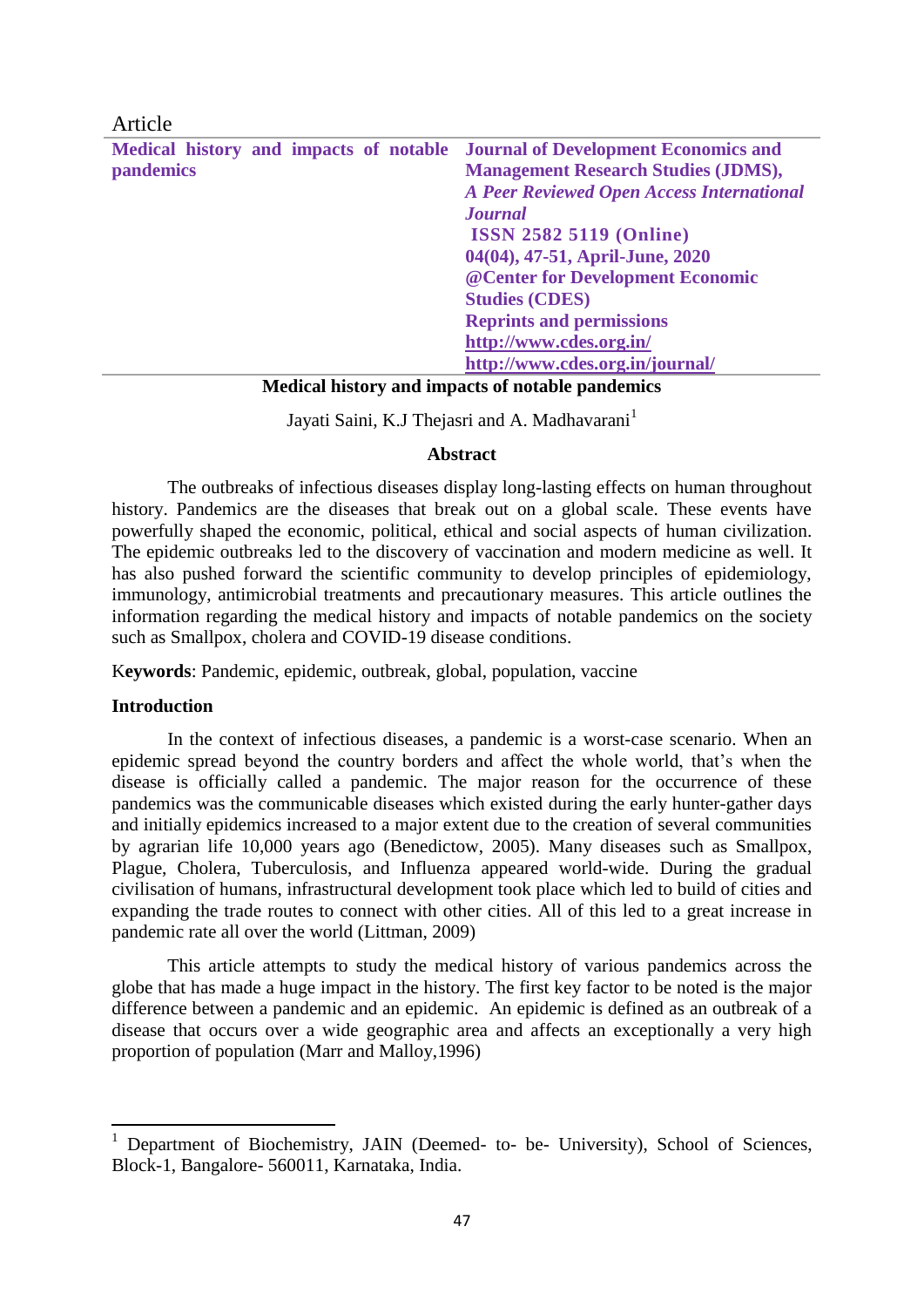Journal of Development Economics and Management Research Studies (JDMS), A Peer Reviewed Open Access International Journal, ISSN 2582 5119 (Online), 04(04), 47-51, April-June, 2020.

In contrast with this, the term pandemic relates to geographical spread of a disease across the international borders that affects a whole country or the entire world. The pandemics have always affected the human civilization in the aspects of economics, politics, ethics and society causing thousands of deaths and millions of hospitalizations along with disruption in society all this has led to economical loss worldwide. With the increase in global transport and communication as well as settling urbanization, overcrowding conditions arose simultaneously. In ancient period, due to lack of advanced healthcare facilities and insufficient resources, it was more risky to deal with such infectious diseases which turned out to be pandemics.

# **Notable Pandemics in History**

- The **Plague of Justinian** of 541 A.D. was attributed to the bubonic plague and wiped out 25 -50 million people in one year.
- The **Black plague** killed more than 75 million people from 1347 to 1351.
- The **[Spanish flu pandemic](https://www.verywellhealth.com/what-is-h1n1-swine-flu-770496)** of 1918 killed well over 50 million people in one year.
- The **Cholera** pandemic killed more than 1 million people and was spread across Spain, Africa, Indonesia, China, Japan, Italy, Germany, America and India. A vaccine was created named Vaxchora in 1885 but the pandemics continued.
- The **[Smallpox](https://www.verywellhealth.com/smallpox-overview-1068894)** pandemic of the 20th century claimed the declination of 300 to 500 million lives. Edward Jenner confirmed that cowpox provided protection against smallpox infection and introduced a vaccine called Vaccinia in 1798. In 1959, the World Health Organization (WHO) launched a huge campaign to globally eradicate smallpox. In 1980, smallpox was declared eradicated.
- The ongoing **Tuberculosis** pandemic continues to kill over 1.5 million people annually despite the availability of the effective treatments.
- The ongoing outbreak of novel coronavirus, which causes **COVID-19** has deleterious effects on human health as it has revealed vulnerabilities in the global community's response to outbreaks of viruses. On  $11<sup>th</sup>$  March 2020, the WHO characterized the corona outbreak as a pandemic.

# **Smallpox**

Smallpox ranks among the most devastating illnesses ever suffered by humankind. Smallpox was a contagious disease caused by the Variola virus. During the closing years of  $18<sup>th</sup>$  century, the disease killed on an estimate 400,000 Europeans per year. During the  $20<sup>th</sup>$ century, the Smallpox was responsible for 300-500 million deaths. During 1950s, an estimated 50 million cases of Smallpox occurred in the world each year. Later then the earliest written description of a disease that clearly resembled smallpox appeared in China in the 4th century CE (Common Era). A few early written descriptions also appeared in India in the  $7<sup>th</sup>$  century and in Asia Minor in the  $10<sup>th</sup>$  century. The global spread of smallpox started with the growth and spread of civilizations, exploration and expanding trade routes over the centuries. One of the first methods for controlling the spread of smallpox was the use of variolation named after the virus that causes smallpox (variola virus). Variolation is the process by which material from smallpox sores (pustules) was given to people who were never infected with smallpox. This was done either by scratching the material into the arm or inhaling it through the nose.

The discovery for vaccination of Smallpox began in 1796 when an English doctor named Edward Jenner conducted the first experiment to test this theory which involved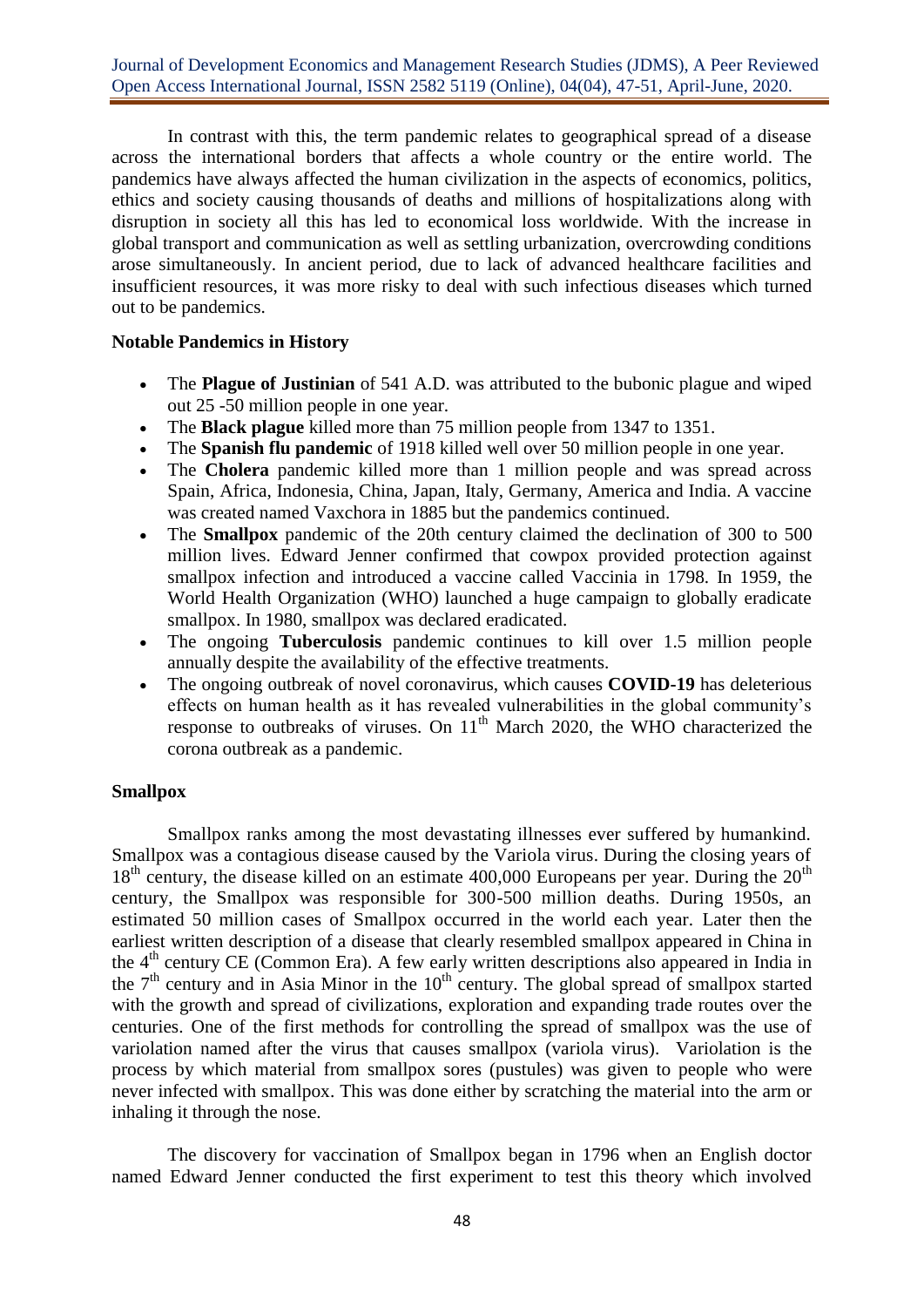# Journal of Development Economics and Management Research Studies (JDMS), A Peer Reviewed Open Access International Journal, ISSN 2582 5119 (Online), 04(04), 47-51, April-June, 2020.

milkmaid Sarah Nelmes and James Phipps, the 9 year-old son of Jenner's gardener and he observed that milkmaids who suffered from cowpox did not show any symptoms of smallpox even after variolation. Dr. Jenner took the sample from a cowpox sore on Nelmes' hand and inoculated it into Phipps' arm. A few months later, Jenner exposed Phipps several times to variola virus, but Phipps never developed smallpox. Later, a few more experiments followed, and in the year 1801, Jenner published his treatise "On the Origin of the Vaccine Inoculation," in which he summarized his discoveries. Vaccination became widely accepted all over the world and gradually replaced the practice of variolation.

At some point in the 1800s the virus which was used to make the smallpox vaccine changed from cowpox to vaccinia virus which is still used as a live-virus vaccine against Smallpox. The Smallpox is caused by Variola virus which has two forms. The most dangerous form is Variola major that killed around 30% of people who were infected with it. In contrast, Variola minor was observed less deadly as it killed about 1% of population from those who were infected. The basic symptoms of Smallpox are small blisters that pop up on the face, arms and over the body which are filled up with pus. Other symptoms include flulike fatigue, Headache, Body ache and in some cases even Vomiting. Small pox can be efficiently controlled through vaccination.

#### **Transmission of Smallpox**

Before Smallpox was eradicated, it was transmitted through face to face contact between people. Smallpox patients became contagious as the first sign of soars appear in their mouth and throat which is an early rash stage. The virus was spread when the infected person coughed or sneezed, the droplets from mouth or nose spread to healthy person. Smallpox has rarely spread through air through airborne route. Smallpox can be spread by humans only and not by inects or animals.

#### **Cholera**

Cholera is an infectious disease caused by a bacterium called *Vibrio cholerae*. The bacteria typically live in salty and warm water, such as estuaries and coastal areas. There are hundreds of strains of the cholera bacteria in which only two i.e., *V. cholerae* strain O1 and O139 are well known to cause outbreaks and epidemics. These strains produce the cholera toxin that cause intestinal cells to release increased amount of water leading to diarrhoea and rapid loss of fluids and electrolytes (salts). The origin of cholera is not clear still, but early traces were found from India (by Sushruta Samhita in the 5th century B.C.), Greece (Hippocrates in the 4th century B.C. and Aretaeus of Cappadocia in the 1st century A.D.).

### **Cholera pandemic**

Cholera became a disease of global importance in 1817. In that year a particularly lethal outbreak occurred in Jessore, India, midway between Calcutta (Kolkata) and Dhaka (now in Bangladesh) and then spread throughout India, Burma (Myanmar) and Ceylon (Sri Lanka). It devastated Asia, Europe, North America and Africa by killing 23,000 people in Great Britain alone in 1854, the worst single year of cholera.

#### **Efforts of various scientists against Cholera**

In 1854 John snow a British Physician (Father of Modern Epidemiology) identified the source of the disease was contaminated water from the public well pump and convinced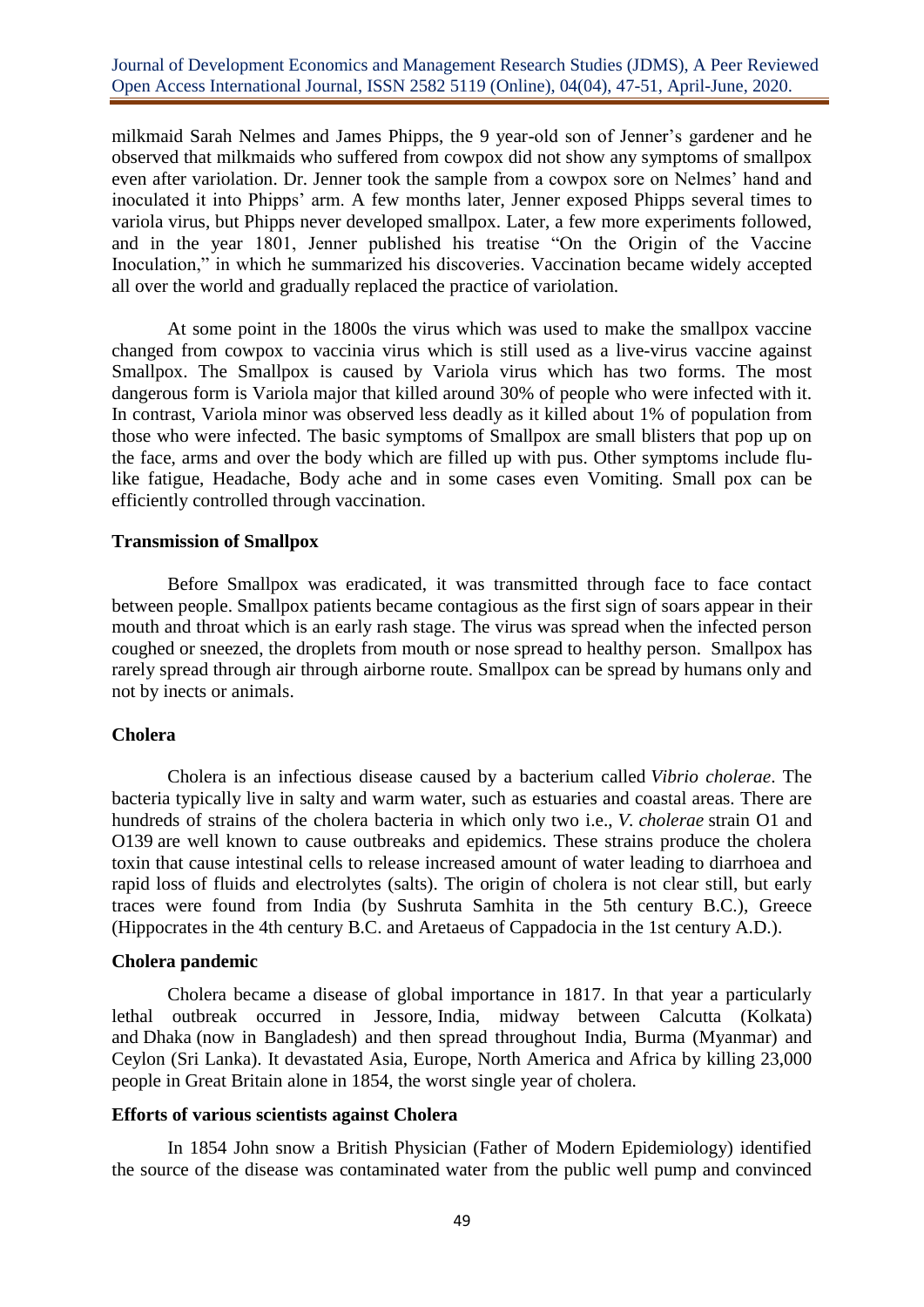Journal of Development Economics and Management Research Studies (JDMS), A Peer Reviewed Open Access International Journal, ISSN 2582 5119 (Online), 04(04), 47-51, April-June, 2020.

the officials to remove the water pump which decreased the spread in the small area of London. In 1883, German microbiologist Robert Koch, the founder of modern bacteriology, studied cholera in Egypt and Calcutta. His study has shown the presence of the bacterium in intestines cause cholera. Later on in the same year an Italian microbiologist Filippo Pacini had actually identified the cholera bacterium naming it cholerigenic vibrio in 1854. The bacteria are transmitted between humans through the faecal-oral route or via a bite of contaminated food / a sip of contaminated water could cause infection.

# **Development of vaccine against Cholera**

Earlier observations by Koch and colleagues in the 1880s revealed that people who had cholera were protected against subsequent infections during the same epidemic suggested that some form of naturally acquired immunity had developed. The first cholera vaccine was developed by Ferran in 1885 and used in mass vaccination campaigns in Spain (Pariona, 2019).

Sawtschenko and Sabolotny developed the first OCV (oral cholera vaccines) in 1893. In the 1920s–1930s, field trials were conducted in India on the use of Bilivaccine, a commercially prepared tablet containing 70 billion dried *V. cholerae* organisms. Three doses were given on three successive days that shown to provide protection against cholera (Cait Hartwyk, 2017).Currently, three oral cholera vaccines (OCV) such as Dukoral®, Shanchol™, and Euvichol® are available.

#### **Corona virus**

Coronaviruses are a group of single stranded RNA viruses that cause diseases in mammals and birds. In humans, these viruses cause respiratory tract infections that can range from mild to lethal. Coronaviruses are a big family of different viruses. Some of them cause the common cold in people. Others infect animals, including bats, camels, and cattle. Coronaviruses belongs to family Coronaviridae, subfamily Orthocoronavirinae, and order Nidovirales.

Scientists first identified a human Coronavirus in 1965. It caused a common cold. Later that decade, researchers found a group of similar human and animal viruses and named them after their crown-like appearance. The one that causes SARS emerged in southern China in 2002 that quickly spread to 28 other countries. More than 8,000 people were infected by July 2003, and 774 individuals were died. This coronavirus causes fever, headache, and respiratory problems such as cough and shortness of breath (Joel et al., 2013). Corona virus is morphologically related by their distinctive club-like spikes (Li, 2006).

## **COVID-19- a pandemic**

The World Health Organization declared COVID-19 outbreak as a Public Health Emergency of International Concern on 30 January, and a pandemic on 11 March 2020. As of 10 May 2020, more than 4.02 million cases of COVID-19 have been reported in over 187 countries and territories resulting in more than 279,000 deaths. However, more than 1.37 million people have recovered from this disease. The pandemic has caused severe global socioeconomic disruption world-wide. It has led to the postponement or cancellation of sporting, religious, political and cultural events, widespread supply shortages. Fortunately, it has decreased emissions of pollutants and greenhouse gases due to sudden lockdown. According to recent evidence, coronavirus is primarily transmitted between people through respiratory droplets and contact routes (Lu et al., 2020). Most common symptoms are fever, dry cough, tiredness, cold. Less common symptoms are aches and pain, sore throat,